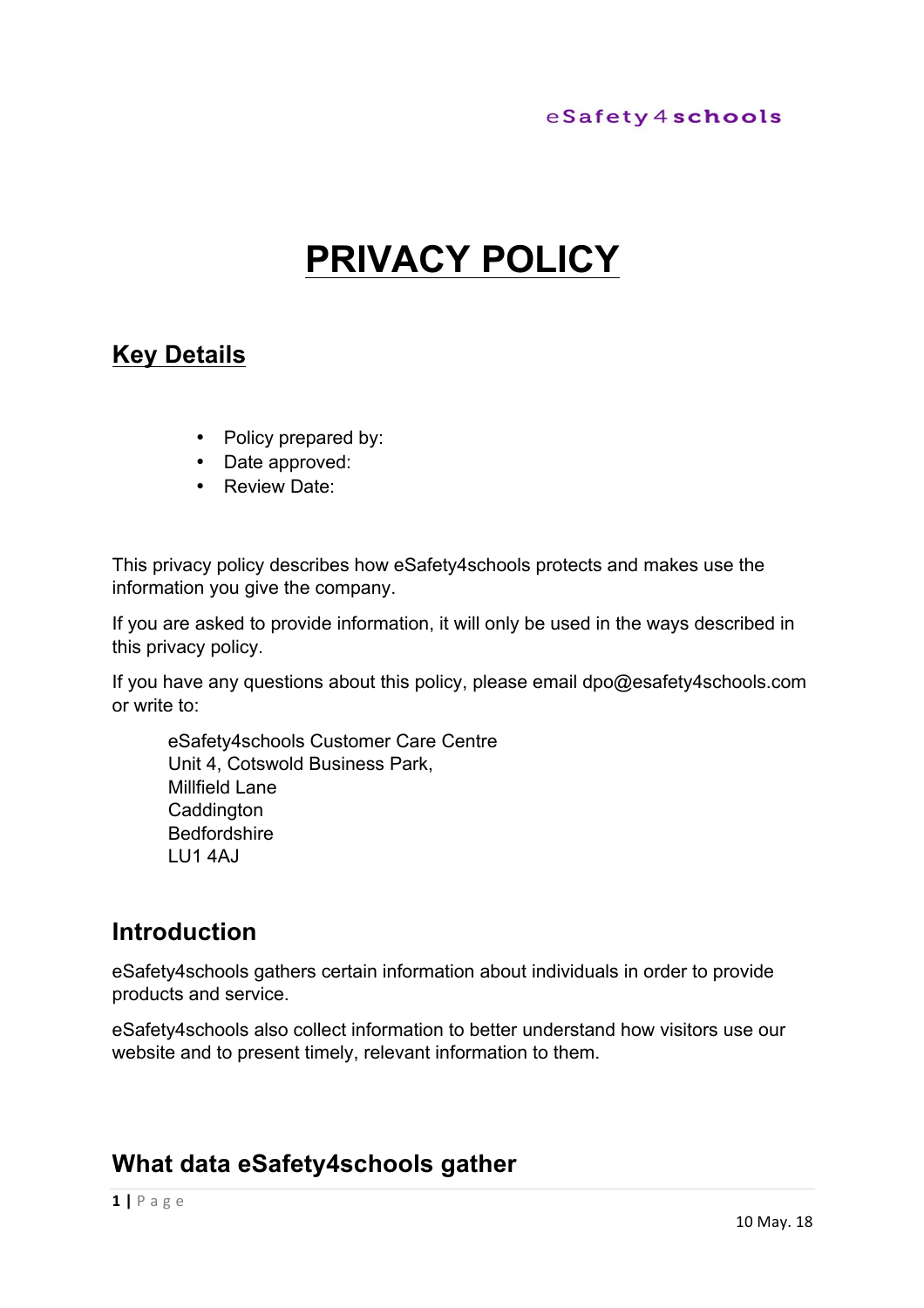eSafety4schools may collect the following information:

- Name and Job Title
- Contact information including email address
- Website usage data
- Other information relevant to client enquiries

## **How eSafety4schools use this data**

Collecting this data helps us understand what you require from the company, enabling us to deliver improved products and services.

Specifically, eSafety4schools may use data:

- For our own internal records
- To improve the products and services eSafety4schools provide
- To contact you in response to a specific enquiry
- To send you promotional emails about products, services, offers and other things eSafety4schools think might be relevant to you
- To send you promotional mailings about products, services, offers and other things eSafety4schools think might be relevant to you
- To contact you via email, telephone or mail to discuss the products and services eSafety4schools currently supply to you

## **Cookies and how eSafety4schools use them**

### **What is a cookie?**

A cookie is a small file placed on your computers hard drive. It enables our website to identify your computer as you view different pages on our website.

Cookies allow websites and applications to store your preferences in order to present content, options or functions that are specific to you. They also enable us to see information like how many people use the website and what pages they tend to visit.

## **How eSafety4schools use cookies**

eSafety4schools may use cookies to: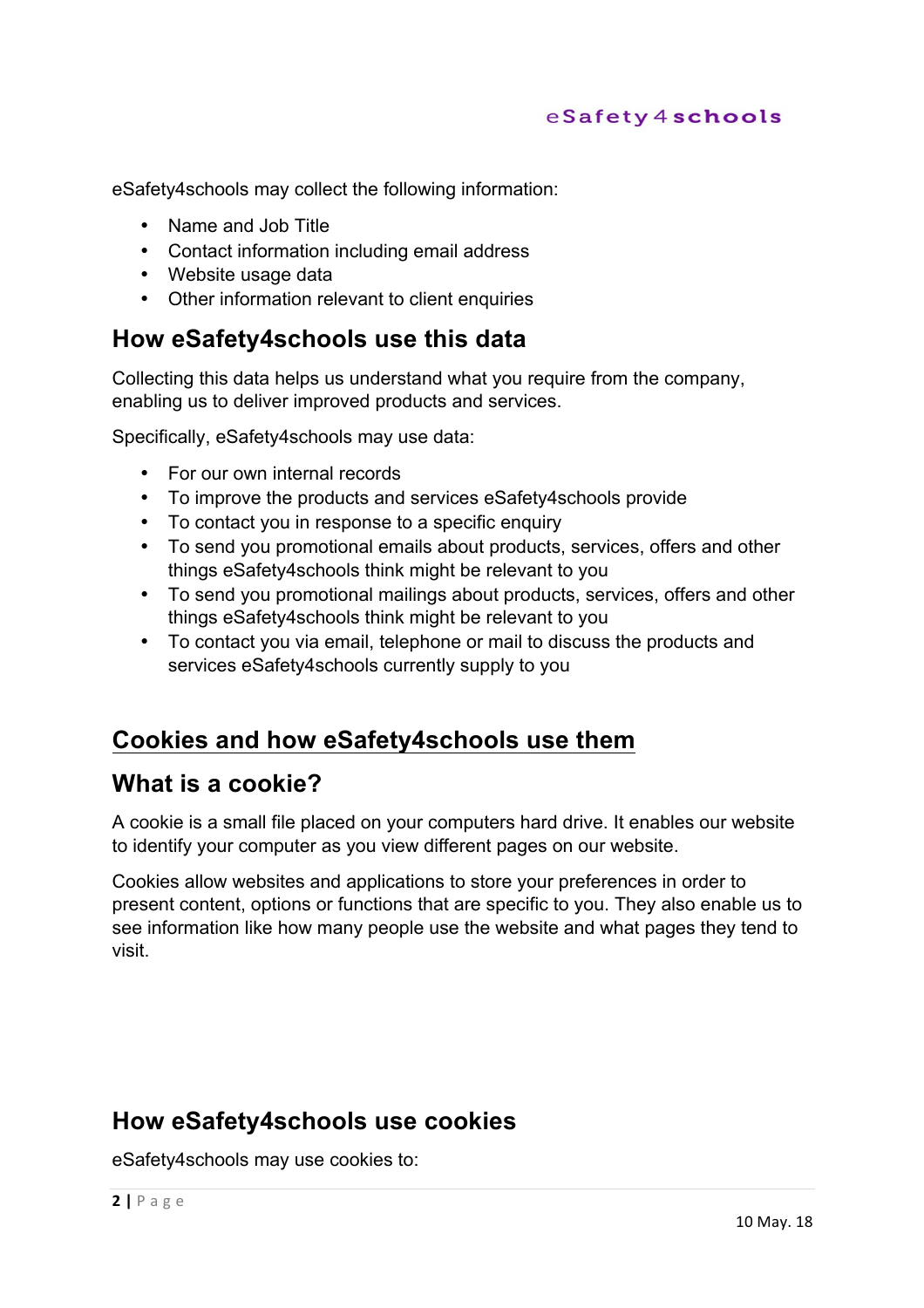- **Analyse our web traffic using an analytics package.** Aggregated usage data helps us improve the website structure, content and functions.
- **Identify whether you are signed into our website.** A cookie allows us to check whether you are signed into the site.
- **Test content on our website.** For example, 50% of our users might see one piece of content, the other 50% a different piece of content.
- **Store information about your preferences.** The website can then present you with information you will find more relevant and interesting.
- **To recognise when you return to our website.** eSafety4schools may show your relevant content or provide functionality you used previously.

## **Controlling cookies**

You can use your web browser's cookie settings to determine how our website uses cookies. If you do not want our website to store cookies on your computer or device, you should set your browser to refuse cookies.

However, please note that doing this may

affect how our website functions. Some pages and services may become unavailable to you.

Unless you have changed your browser to refuse cookies our website will issue cookies when you visit it.

## **Controlling information about you**

When you are given the opportunity to accept our Terms and Conditions you will also be given the option to consent to this data being collected (without which support will be unable to be provided).

You will also be given the option to receive marketing communications from us by email, telephone, or post.

If you have agreed that eSafety4schools can use your information for marketing purposes, you can change your mind easily, via one of these methods:

- Send an email dpo@esafety4schools.com
- Write to us at: